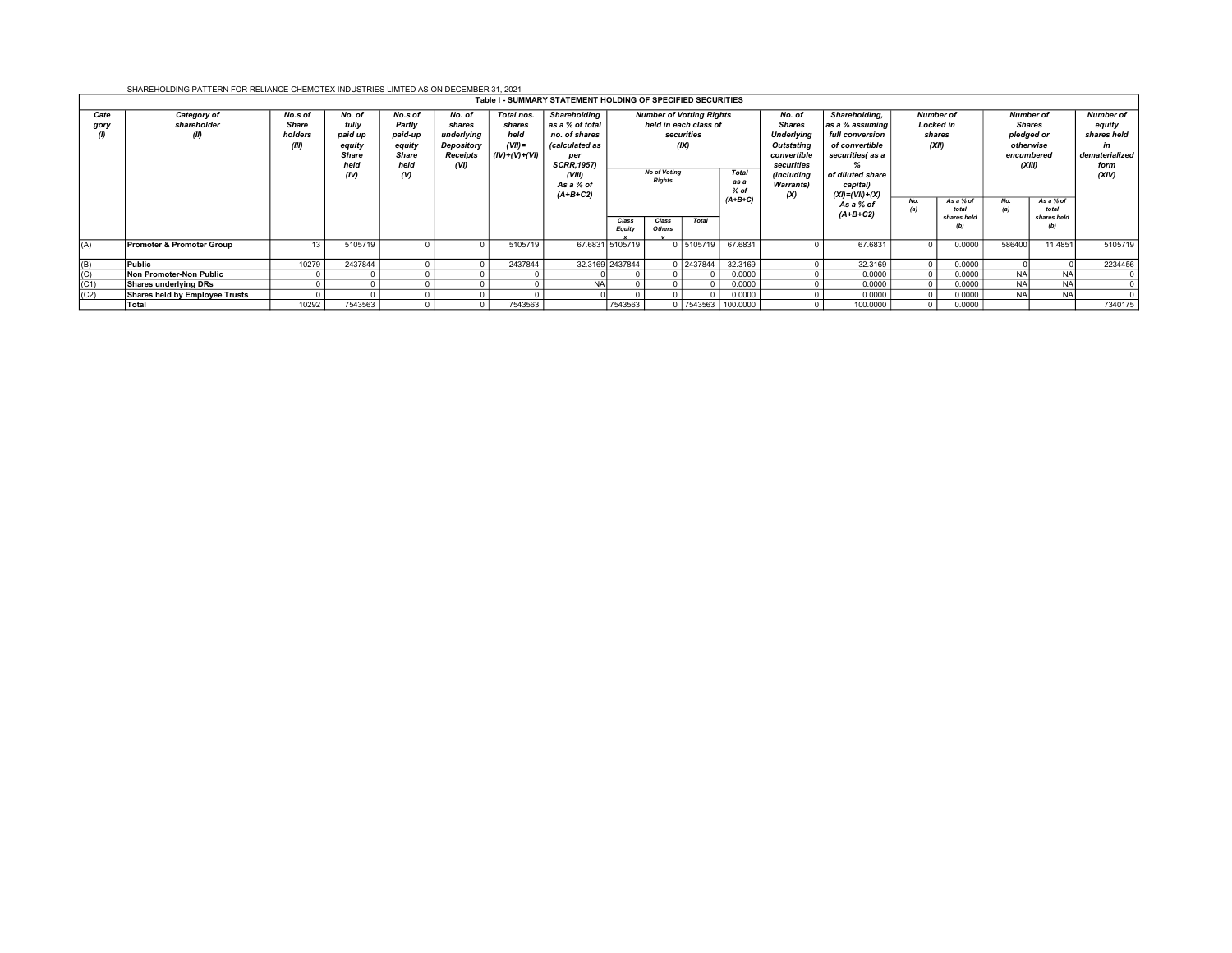| Table II - STATEMENT SHOWING SHAREHOLDING PATTERN OF THE PROMOTER AND PROMOTER GROUP |                                                                |                    |             |                                           |                                                                      |                                                                 |                                                                         |                                                            |                                                                          |                                                                                                                                      |                 |              |                                                                                                              |                                                                              |                                                                           |                                                         |                                          |                                                                                      |                                                                   |                         |
|--------------------------------------------------------------------------------------|----------------------------------------------------------------|--------------------|-------------|-------------------------------------------|----------------------------------------------------------------------|-----------------------------------------------------------------|-------------------------------------------------------------------------|------------------------------------------------------------|--------------------------------------------------------------------------|--------------------------------------------------------------------------------------------------------------------------------------|-----------------|--------------|--------------------------------------------------------------------------------------------------------------|------------------------------------------------------------------------------|---------------------------------------------------------------------------|---------------------------------------------------------|------------------------------------------|--------------------------------------------------------------------------------------|-------------------------------------------------------------------|-------------------------|
|                                                                                      | Category & Name of the<br>shareholders<br>$\theta$             | <b>Entity Type</b> | PAN<br>(II) | No of<br><b>Share</b><br>holders<br>(III) | No of<br>fully<br>paid up<br>equity<br><b>Shares</b><br>held<br>(IV) | Partly<br>paid-up<br>equity<br><b>Share</b><br>held<br>$\omega$ | No. of<br>shares<br>underlying<br>Depository<br><b>Receipts</b><br>(VI) | Total nos.<br>shares<br>held<br>$(VII) =$<br>(IV)+(V)+(VI) | Shareho<br>Iding<br>$\frac{9}{6}$<br>calculat<br>ed as<br>per<br>SCRR,19 | <b>Number of Voting Rights</b><br>held in each class of<br>securities<br>(X)<br><b>No of Voting</b><br><b>Total</b><br><b>Rights</b> |                 | as a         | No. of<br><b>Shares</b><br><b>Underlying</b><br><b>Outstating</b><br>convertible<br>securities<br>(including | <b>Shareholdi</b><br>ng,<br>as a $%$<br>assuming<br>full<br>conversion<br>of |                                                                           | <b>Number of</b><br><b>Locked in</b><br>shares<br>(XII) |                                          | <b>Number of</b><br><b>Shares</b><br>pledged or<br>otherwise<br>encumbered<br>(XIII) | <b>Number</b><br>of<br>equity<br>shares<br>held<br>in<br>demateri |                         |
|                                                                                      |                                                                |                    |             |                                           |                                                                      |                                                                 |                                                                         |                                                            | 57<br>As a %<br>of<br>$(A+B+C$<br>2)<br>VIII                             | Class<br><b>Equity</b>                                                                                                               | Class<br>Others | <b>Total</b> | $%$ of<br>$(A+B+C)$                                                                                          | <b>Warrants)</b><br>(x)                                                      | convertible<br>securities(<br>as a $%$<br>of diluted<br>share<br>capital) | No.<br>(a)                                              | As a % of<br>total<br>shares held<br>(b) | No.<br>(a)                                                                           | As a % of<br>total<br>shares held<br>(b)                          | alized<br>form<br>(XIV) |
|                                                                                      | 1 Indian                                                       |                    |             |                                           |                                                                      |                                                                 |                                                                         |                                                            |                                                                          |                                                                                                                                      |                 |              |                                                                                                              |                                                                              |                                                                           |                                                         |                                          |                                                                                      |                                                                   |                         |
|                                                                                      | (a) Individuals/Hindu undivided Family                         |                    |             |                                           |                                                                      |                                                                 |                                                                         |                                                            |                                                                          |                                                                                                                                      |                 |              |                                                                                                              |                                                                              |                                                                           |                                                         |                                          |                                                                                      |                                                                   |                         |
|                                                                                      | SHANKER LAL SANJIV SHROFF                                      |                    | AAEHS5717A  |                                           | 15380                                                                |                                                                 |                                                                         | 15380                                                      | 0.2039                                                                   | 15380                                                                                                                                | n               | 15380        | 0.2039                                                                                                       |                                                                              | 0.2039                                                                    |                                                         | 0.0000                                   |                                                                                      | 0.0000                                                            | 15380                   |
|                                                                                      | <b>HUF</b><br>SANJIV SHROFF (HUF)                              |                    | AAFHS3559F  |                                           | 7680                                                                 | ΩI                                                              |                                                                         | 7680                                                       | 0.1018                                                                   | 7680                                                                                                                                 | $\Omega$        | 7680         | 0.1018                                                                                                       |                                                                              | 0.1018                                                                    |                                                         | 0.0000                                   |                                                                                      | 0.0000                                                            | 7680                    |
|                                                                                      | NAND GOPAL KHAITAN                                             |                    | AFLPK3827K  |                                           | 100                                                                  |                                                                 |                                                                         | 100                                                        | 0.0013                                                                   | 100                                                                                                                                  | n               | 100          | 0.0013                                                                                                       |                                                                              | 0.0013                                                                    |                                                         | 0.0000                                   | οI<br>$\Omega$                                                                       | 0.0000                                                            | 100                     |
|                                                                                      | <b>DIPIKA SHROFF</b>                                           |                    | AJRPS0973L  |                                           | 231150                                                               | $\cap$                                                          |                                                                         | 231150                                                     | 3.0642                                                                   | 231150                                                                                                                               | ΩI              | 231150       | 3.0642                                                                                                       |                                                                              | 3.0642                                                                    |                                                         | 0.0000                                   | 149150                                                                               | 64.5252                                                           | 231150                  |
|                                                                                      | <b>SANJIV SHROFF</b>                                           |                    | AKOPS6734P  |                                           | 145800                                                               |                                                                 |                                                                         | 145800                                                     | 1.9328                                                                   | 145800                                                                                                                               |                 | 145800       | 1.9328                                                                                                       |                                                                              | 1.9328                                                                    |                                                         | 0.0000                                   | 83800                                                                                | 57.4760                                                           | 145800                  |
|                                                                                      | SHANKER LAL SHROFF                                             |                    | ALMPS0470R  |                                           | 195650                                                               |                                                                 |                                                                         | 195650                                                     | 2.5936                                                                   | 195650                                                                                                                               |                 | 195650       | 2.5936                                                                                                       |                                                                              | 2.5936                                                                    |                                                         | 0.0000                                   | 195650                                                                               | 100,0000                                                          | 195650                  |
|                                                                                      | <b>BIMLA DEVI SHROFF</b>                                       |                    | ALUPS7439L  |                                           | 173180                                                               | ΩI                                                              | $\Omega$                                                                | 173180                                                     | 2.2957                                                                   | 173180                                                                                                                               |                 | 173180       | 2.2957                                                                                                       |                                                                              | 2.2957                                                                    |                                                         | 0.0000                                   | 157800                                                                               | 91.119                                                            | 173180                  |
|                                                                                      | AMEYA SHROFF                                                   |                    | CGHPS3679A  |                                           | 124000                                                               | ΩI                                                              |                                                                         | 124000                                                     | 1.6438                                                                   | 124000                                                                                                                               |                 | 124000       | 1.6438                                                                                                       |                                                                              | 1.6438                                                                    |                                                         | 0.0000                                   |                                                                                      | 0.0000                                                            | 124000                  |
|                                                                                      | Total                                                          |                    |             |                                           | 892940                                                               | n١                                                              | $\Omega$                                                                | 892940                                                     | 11.8371                                                                  | 892940                                                                                                                               | 0               | 892940       | 11.8371                                                                                                      | $\Omega$                                                                     | 11.8371                                                                   | $\mathbf{r}$                                            | 0.0000                                   | 586400                                                                               | 313.1203                                                          | 892940                  |
| (b)                                                                                  | Central Government/State Government(s)                         |                    |             |                                           |                                                                      |                                                                 |                                                                         |                                                            |                                                                          |                                                                                                                                      |                 |              |                                                                                                              |                                                                              |                                                                           |                                                         |                                          |                                                                                      |                                                                   |                         |
|                                                                                      |                                                                |                    |             | $\Omega$                                  | $\Omega$                                                             | ΩI                                                              | $\Omega$                                                                | $\Omega$                                                   | 0.0000                                                                   | $\Omega$                                                                                                                             | $\Omega$        |              | 0.0000                                                                                                       | $\Omega$                                                                     | 0.0000                                                                    |                                                         | 0.0000                                   | $\circ$                                                                              | 0.0000                                                            |                         |
|                                                                                      | Total                                                          |                    |             |                                           |                                                                      | n١                                                              | n                                                                       | $\Omega$                                                   | 0.0000                                                                   | $\overline{0}$                                                                                                                       | $\Omega$        | o۱           | 0.0000                                                                                                       | $\mathbf{r}$                                                                 | 0.0000                                                                    |                                                         | 0.0000                                   | ol                                                                                   | 0.0000                                                            | $\mathbf{0}$            |
|                                                                                      | (c) Financial Institutions/Banks                               |                    |             |                                           |                                                                      |                                                                 |                                                                         |                                                            |                                                                          |                                                                                                                                      |                 |              |                                                                                                              |                                                                              |                                                                           |                                                         |                                          |                                                                                      |                                                                   |                         |
|                                                                                      | Total                                                          |                    |             | $\Omega$                                  | $\Omega$                                                             | ΩI<br>n١                                                        | $\Omega$                                                                | $\Omega$                                                   | 0.0000                                                                   | $\Omega$<br>$\mathbf{0}$                                                                                                             | $\Omega$<br>n   | n١           | 0.0000                                                                                                       | $\Omega$                                                                     | 0.0000                                                                    | $\Omega$                                                | 0.0000                                   | $\overline{\mathbf{0}}$                                                              | 0.0000                                                            |                         |
|                                                                                      | (d) Any Other(BODIES CORPORATE)                                |                    |             |                                           | $\Omega$                                                             |                                                                 | $\Omega$                                                                |                                                            | 0.0000                                                                   |                                                                                                                                      |                 |              | 0.0000                                                                                                       |                                                                              | 0.0000                                                                    |                                                         | 0.0000                                   | $\overline{\mathbf{0}}$                                                              | 0.0000                                                            | 0                       |
|                                                                                      | MODERN FIBOTEX INDIA LIMITED                                   |                    | AABCM7732P  |                                           | 3119719                                                              | ΩI                                                              | $\Omega$                                                                | 3119719                                                    | 41.3560                                                                  | 3119719                                                                                                                              |                 | 0 3119719    | 41.3560                                                                                                      | $\Omega$                                                                     | 41,3560                                                                   | $\Omega$                                                | 0.0000                                   | <sub>0</sub>                                                                         |                                                                   | 0.0000 3119719          |
|                                                                                      | A R FIBTEX PRIVATE LIMITED                                     |                    | AAGCA9072R  |                                           | 300000                                                               | nl                                                              |                                                                         | 300000                                                     | 3.9769                                                                   | 300000                                                                                                                               | $\Omega$        | 300000       | 3.9769                                                                                                       |                                                                              | 3.9769                                                                    |                                                         | 0.0000                                   | ᅙ                                                                                    | 0.0000                                                            | 300000                  |
|                                                                                      | A R COMMERCIAL PRIVATE                                         |                    | AAKCA0234B  |                                           | 192300                                                               |                                                                 |                                                                         | 192300                                                     | 2.5492                                                                   | 192300                                                                                                                               | n               | 192300       | 2.5492                                                                                                       |                                                                              | 2.5492                                                                    |                                                         | 0.0000                                   | <sub>0</sub>                                                                         | 0.0000                                                            | 192300                  |
|                                                                                      | LIMITED                                                        |                    |             |                                           |                                                                      |                                                                 |                                                                         |                                                            |                                                                          |                                                                                                                                      |                 |              |                                                                                                              |                                                                              |                                                                           |                                                         |                                          |                                                                                      |                                                                   |                         |
|                                                                                      | A S CHEMOTEX PRIVATE LIMITED                                   |                    | AAKCA5385R  |                                           | 305380                                                               |                                                                 |                                                                         | 305380                                                     | 4.0482                                                                   | 305380                                                                                                                               | n               | 305380       | 4.0482                                                                                                       |                                                                              | 4.0482                                                                    |                                                         | 0.0000                                   | $\circ$                                                                              | 0.0000                                                            | 305380                  |
|                                                                                      | SUNRISE PRODUCERS PRIVATE<br>LIMITED                           |                    | AARCS4561Q  |                                           | 295380                                                               |                                                                 |                                                                         | 295380                                                     | 3.9157                                                                   | 295380                                                                                                                               |                 | 295380       | 3.9157                                                                                                       |                                                                              | 3.9157                                                                    |                                                         | 0.0000                                   | $\Omega$                                                                             | 0.0000                                                            | 295380                  |
|                                                                                      | Total                                                          |                    |             |                                           | 4212779                                                              | n۱                                                              |                                                                         | 4212779                                                    | 55.8460                                                                  | 4212779                                                                                                                              |                 | 0 4212779    | 55.8460                                                                                                      |                                                                              | 55.8460                                                                   |                                                         | 0.0000                                   | $\mathbf{0}$                                                                         | 0.0000                                                            | 4212779                 |
|                                                                                      | Sub-Total (A)(1                                                |                    |             | 13                                        | 5105719                                                              | o۱                                                              | $\mathbf{r}$                                                            | 5105719                                                    | 67.6831                                                                  | 5105719                                                                                                                              |                 | 0 5105719    | 67.6831                                                                                                      |                                                                              | 67.6831                                                                   | $\mathbf{r}$                                            | 0.0000                                   | 586400                                                                               | 313.1203 5105719                                                  |                         |
|                                                                                      | 2 Foreign                                                      |                    |             |                                           |                                                                      |                                                                 |                                                                         |                                                            |                                                                          |                                                                                                                                      |                 |              |                                                                                                              |                                                                              |                                                                           |                                                         |                                          |                                                                                      |                                                                   |                         |
|                                                                                      | (a) Individuals (Non-Resident Individuals/Foreign Individuals) |                    |             |                                           |                                                                      |                                                                 |                                                                         |                                                            |                                                                          |                                                                                                                                      |                 |              |                                                                                                              |                                                                              |                                                                           |                                                         |                                          |                                                                                      |                                                                   |                         |
|                                                                                      |                                                                |                    |             | $\Omega$                                  | $\Omega$                                                             | n                                                               |                                                                         | nl                                                         | 0.0000                                                                   | $\Omega$                                                                                                                             | $\Omega$        |              | 0.0000                                                                                                       | -ol                                                                          | 0.0000                                                                    |                                                         | 0.0000                                   | $\overline{\mathbf{0}}$                                                              | 0.0000                                                            |                         |
|                                                                                      | Total                                                          |                    |             |                                           |                                                                      |                                                                 |                                                                         | n                                                          | 0.0000                                                                   | $\mathbf{a}$                                                                                                                         | $\Omega$        | n١           | 0.0000                                                                                                       | $\sqrt{2}$                                                                   | 0.0000                                                                    | $\sqrt{2}$                                              | 0.0000                                   | $\overline{0}$                                                                       | 0.0000                                                            | n١                      |
|                                                                                      | (c) Institutions                                               |                    |             |                                           |                                                                      |                                                                 |                                                                         |                                                            |                                                                          |                                                                                                                                      |                 |              |                                                                                                              |                                                                              |                                                                           |                                                         |                                          |                                                                                      |                                                                   |                         |
|                                                                                      |                                                                |                    |             |                                           |                                                                      |                                                                 |                                                                         |                                                            | 0.0000                                                                   |                                                                                                                                      | $\Omega$        |              | 0.0000                                                                                                       |                                                                              | 0.0000                                                                    |                                                         | 0.0000                                   | <sub>0</sub>                                                                         | 0.0000                                                            |                         |
|                                                                                      | Total                                                          |                    |             |                                           |                                                                      | n١                                                              |                                                                         |                                                            | 0.0000                                                                   | $\mathbf{0}$                                                                                                                         | $\mathbf{0}$    | nl           | 0.0000                                                                                                       |                                                                              | 0.0000                                                                    |                                                         | 0.0000                                   | $\mathbf{0}$                                                                         | 0.0000                                                            | n١                      |
|                                                                                      | Sub-Total (A)(2                                                |                    |             |                                           |                                                                      | <sub>0</sub>                                                    | $\Omega$                                                                |                                                            | 0.0000                                                                   | $\Omega$                                                                                                                             |                 |              | 0.0000                                                                                                       |                                                                              | 0.0000                                                                    |                                                         | 0.0000                                   | ol                                                                                   | 0.0000                                                            |                         |
|                                                                                      | <b>Total Shareholding of Promoters</b>                         |                    |             | 13                                        | 5105719                                                              |                                                                 |                                                                         | 5105719                                                    | 67.6831                                                                  | 5105719                                                                                                                              |                 | 0 5105719    | 67.6831                                                                                                      |                                                                              | 67.6831                                                                   |                                                         | 0.0000                                   | 586400                                                                               |                                                                   | 313.1203 5105719        |